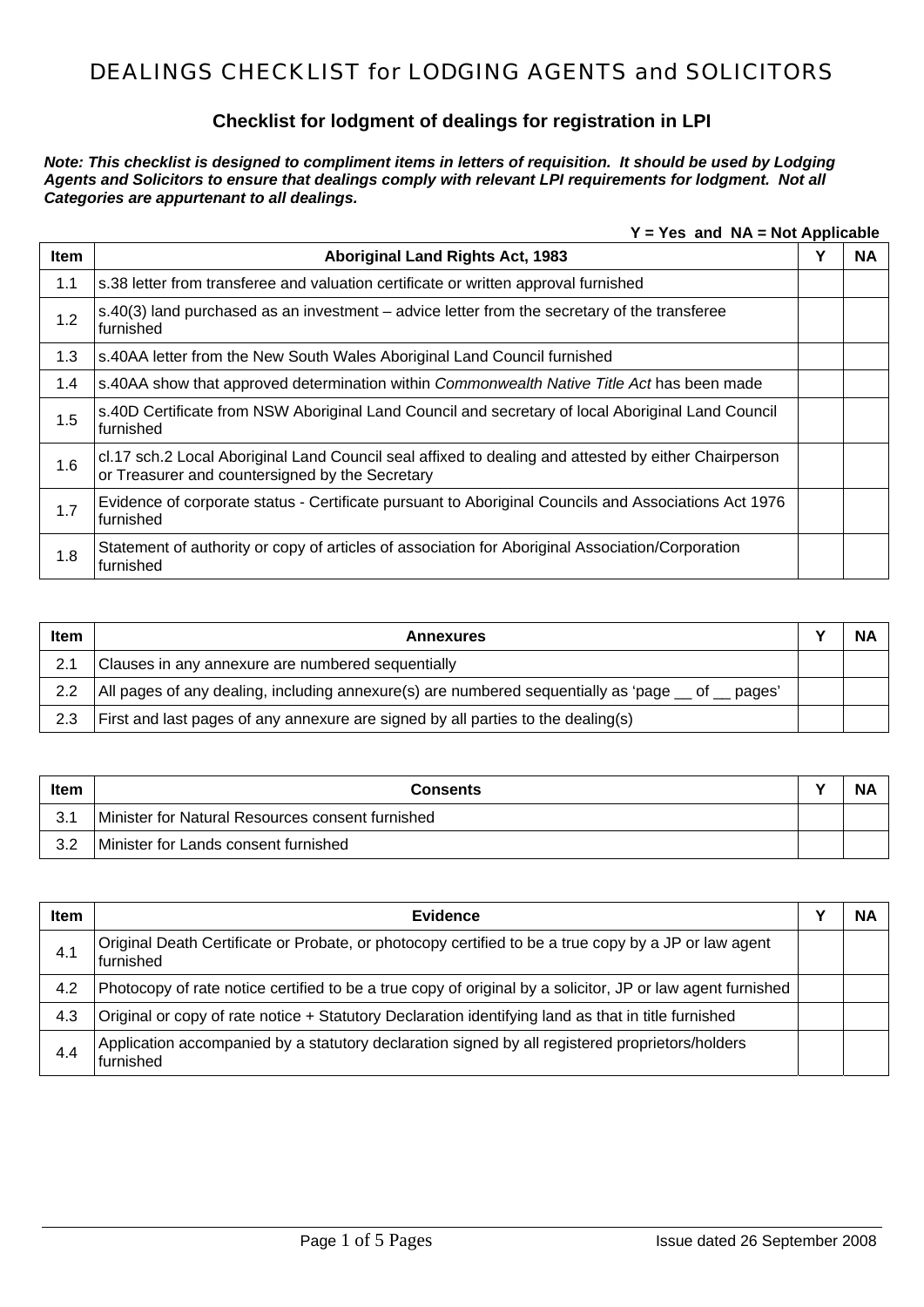| <b>Item</b> | <b>Execution</b>                                                                                                                                                                                | Υ | <b>NA</b> |
|-------------|-------------------------------------------------------------------------------------------------------------------------------------------------------------------------------------------------|---|-----------|
| 5.1         | Dealings are correctly and completely executed                                                                                                                                                  |   |           |
| 5.2         | Application is executed by at least one registered proprietor or their solicitor                                                                                                                |   |           |
| 5.3         | The name and capacity is stated for any party signing on behalf of another party                                                                                                                |   |           |
| 5.4         | Any common seal is clearly affixed in black or dark blue ink                                                                                                                                    |   |           |
| 5.5         | The power or authority under which a dealing has been executed is stated                                                                                                                        |   |           |
| 5.6         | The registration number of any power of attorney is stated                                                                                                                                      |   |           |
| 5.7         | Where applicable, dealing(s) have been executed under ss.127(1) or 127(2) Corporations Act 2001                                                                                                 |   |           |
| 5.8         | The relevant statutory declaration or execution clause with resolution details is included for execution<br>by a delegate or attorney of the local council when disposing of council owned land |   |           |
| 5.9         | Executions are properly witnessed                                                                                                                                                               |   |           |
| 5.10        | The full name and address of any witness is stated                                                                                                                                              |   |           |
| 5.11        | The telephone number of each witness is stated                                                                                                                                                  |   |           |

| <b>Item</b> | Fees                                                                                      | <b>NA</b> |
|-------------|-------------------------------------------------------------------------------------------|-----------|
| 6.1         | The current lodgment fee for all dealings, including multiple instruments, have been paid |           |
| 6.2         | Any cheque or money order is made out to Department of Lands                              |           |

| <b>Item</b> | <b>Folio Management</b>                                                                                                                                                              | NΑ |
|-------------|--------------------------------------------------------------------------------------------------------------------------------------------------------------------------------------|----|
| 7.1         | A s.31A(2) Primary Application has been lodged to convert any Old System or Crown Title Land<br>referred to in the dealing(s) to Torrens Title                                       |    |
| 7.2         | Any compiled plan annexed to a dealing meets LPI guidelines or has been lodged for registration as<br>a deposited plan (with necessary pre approval for lodgment of a compiled plan) |    |
| 7.3         | Compiled plan annexed to dealing complies with Schedule 6 Real Property Regulation 2008                                                                                              |    |
| 7.4         | Survey Information Only plan lodged for registration as a deposited plan                                                                                                             |    |

| <b>Item</b> | <b>General Issues</b>                                                                          | Y | <b>NA</b> |
|-------------|------------------------------------------------------------------------------------------------|---|-----------|
| 8.1         | ACN, ARBN or ABN (where required) is clearly stated                                            |   |           |
| 8.2         | Full postal address (including postcode or 'for service of notices on caveator') is shown      |   |           |
| 8.3         | Alterations to dealing(s) are initialled/signed by all parties                                 |   |           |
| 8.4         | Any necessary written authorities to use Certificate(s) of title/WAL Certificate are furnished |   |           |
| 8.5         | The estate or interest referred to is correct and complete                                     |   |           |
| 8.6         | Forms have not been altered from approved format or meet terms of LPI licensing agreement      |   |           |
| 8.7         | All parties are correctly referred to as per Certificate(s) of title/WAL Certificate           |   |           |
| 8.8         | Dealing(s) as drawn are unambiguous and will provide the desired result                        |   |           |
| 8.9         | All marginal note(s)/clause(s) are either completed or deleted                                 |   |           |
| 8.10        | Action has been taken to address any Caveat noted on the Register                              |   |           |
| 8.11        | Action has been taken to address any Writ noted on the Register                                |   |           |
| 8.12        | Priority between all dealing(s) is clearly established                                         |   |           |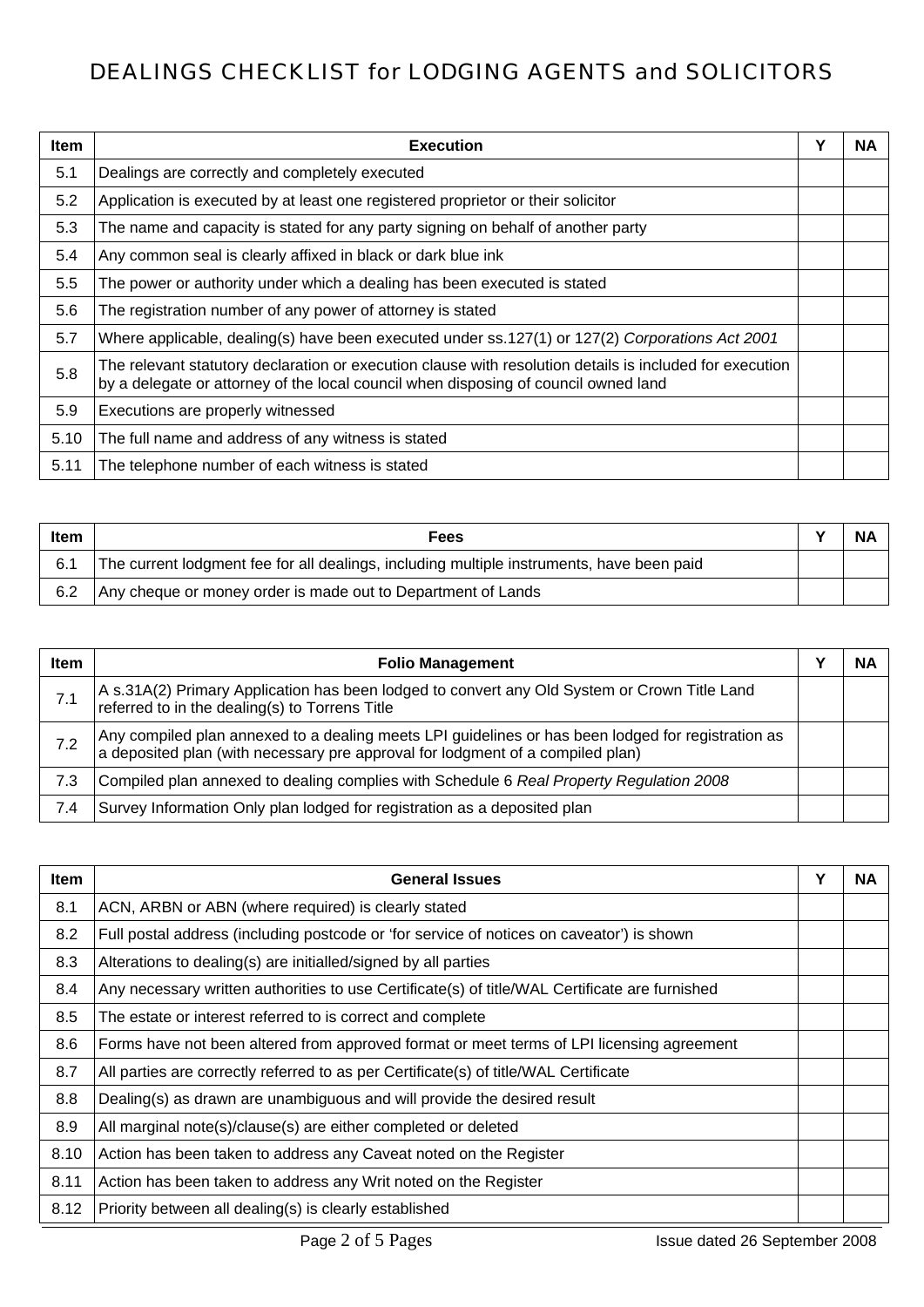| <b>Item</b> | <b>General Issues Continued</b>                                                                    | Υ | <b>NA</b> |
|-------------|----------------------------------------------------------------------------------------------------|---|-----------|
| 8.13        | All required Certificate(s) of title or WAL Certificate is/are herewith or produced                |   |           |
| 8.14        | Quality of print on all dealing(s)/annexure(s) complies with Sch. 2 Real Property Regulation 2008  |   |           |
| 8.15        | Your representative may be required to attend our Client Service Counter to discuss requisitions   |   | N/A       |
| 8.16        | The Office of State Revenue, Stamp Duties Division has noted all dealing(s)/alteration(s)          |   |           |
| 8.17        | The shares/tenancy for all parties is stated (where required)                                      |   |           |
| 8.18        | The reference to title is correct and current                                                      |   |           |
| 8.19        | Dealing(s) make no reference to a Trust. Any reference has been deleted and the deletion verified  |   |           |
| 8.20        | For further information see the Registrar General's Directions on the website www.lands.nsw.gov.au |   | N/A       |

| <b>Item</b> | Leases                                                                                                                                                                                    | Υ | <b>NA</b> |
|-------------|-------------------------------------------------------------------------------------------------------------------------------------------------------------------------------------------|---|-----------|
| 9.1         | A surveyed deposited plan has been lodged for any lease which is for part of the land in a Certificate<br>of title and for a term which (including any option of renewal) exceeds 5 years |   |           |
| 9.2         | Car parking spaces mentioned in the land description are correctly referred to                                                                                                            |   |           |
| 9.3         | The lease does not conflict with any current lease with the same land/premises description                                                                                                |   |           |
| 9.4         | The commencing and terminating dates are correctly stated                                                                                                                                 |   |           |
| 9.5         | Commercial complex – shop number appears in the index page or new index page furnished                                                                                                    |   |           |
| 9.6         | Statutory Declaration as regards any option to renew/purchase for expired lease on title is furnished                                                                                     |   |           |
| 9.7         | Statutory Declaration for request to surrender lease by operation of law furnished                                                                                                        |   |           |
| 9.8         | Statutory Declaration for request to surrender lease by re-entry furnished                                                                                                                |   |           |
| 9.9         | Statutory Declaration as evidence for a transfer of Retirement Village lease furnished                                                                                                    |   |           |

| <b>Item</b>      | Notice Of Sale (NOS) forms                                                                          | N/ |
|------------------|-----------------------------------------------------------------------------------------------------|----|
| 10.1             | All sections of the NOS form are completed within the white panels on the face of the form          |    |
|                  | 10.2   A completed NOS form is lodged (General Requisition)                                         |    |
| $10.3 \text{ l}$ | A completed NOS form is lodged for every dealing affecting ownership/tenancy (Specific Requisition) |    |

| Item | <b>Statutory Declarations</b>                                                                    | NA |
|------|--------------------------------------------------------------------------------------------------|----|
| 11.1 | Statutory Declaration refers to the relevant local Act/Ordinance of the State/Country where made |    |
|      | 11.2 Statutory Declaration furnished as regards the severance of a joint tenancy                 |    |
| 11.3 | Statutory Declaration(s) made before a prescribed functionary                                    |    |

I have used the checklist to assist with lodgment of this/these dealing(s) and all relevant items have been addressed.

Name:

Signed: Signed: Reference: Date: Date: Date: Reference: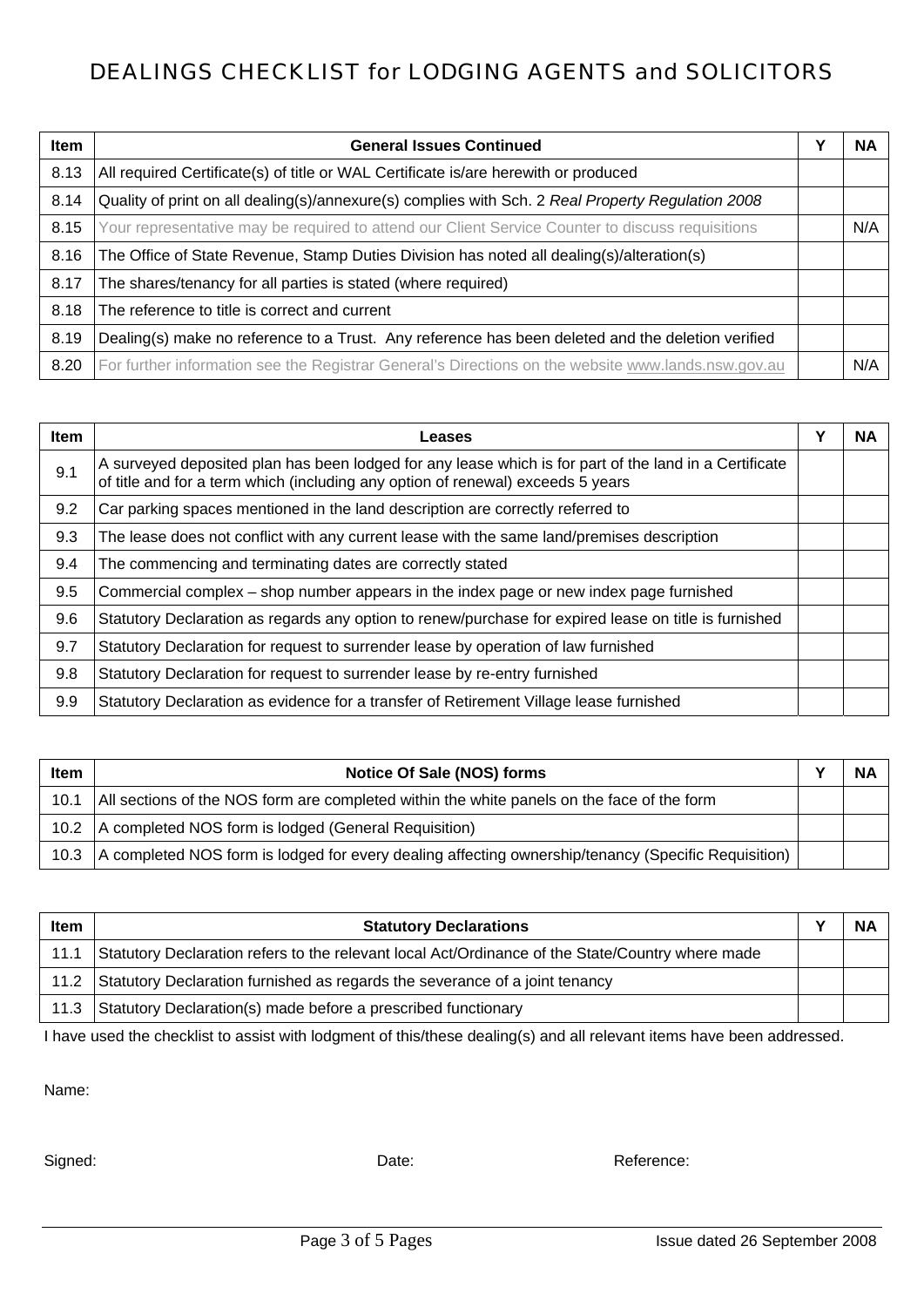# **Change Log**

| Date      | Item         | Details of changes made                                                                                                                                                                                                                        |
|-----------|--------------|------------------------------------------------------------------------------------------------------------------------------------------------------------------------------------------------------------------------------------------------|
| 4.4.2007  | 1.6          | Attestation to be by Chairperson or Treasurer and counter signed by the Secretary                                                                                                                                                              |
| 8.4.2008  | 5.8          | A transfer of land by a local council may be executed by a delegate or attorney of the<br>council provided the execution is accompanied by a statutory declaration or amplified<br>execution clause referencing the council resolution details |
| 26.9.2008 | 7.3,<br>8.14 | Real Property Regulation 2003 updated to Real Property Regulation 2008                                                                                                                                                                         |
|           |              |                                                                                                                                                                                                                                                |
|           |              |                                                                                                                                                                                                                                                |
|           |              |                                                                                                                                                                                                                                                |
|           |              |                                                                                                                                                                                                                                                |
|           |              |                                                                                                                                                                                                                                                |
|           |              |                                                                                                                                                                                                                                                |
|           |              |                                                                                                                                                                                                                                                |

**Note: this change log does NOT form part of the Checklist**